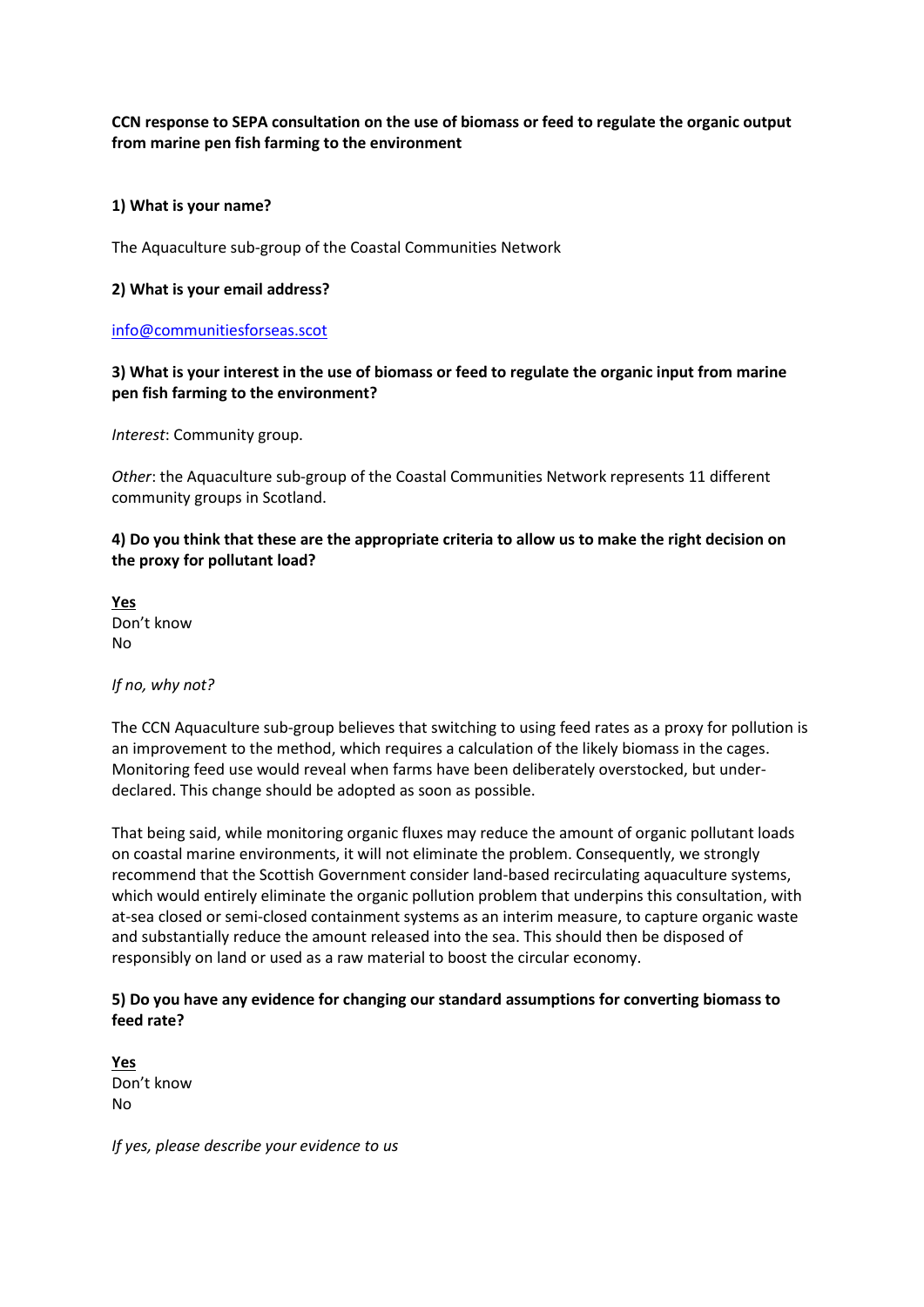The communities we represent have no confidence that the present auditing system for biomass can uncover the accidental or deliberate under-reporting of biomass. We have heard reports that this happens on purpose and is concealed from official records, and we have passed these reports to SEPA for investigation. It is easier to under-declare stocked biomass than to conceal records of feed purchases.

# **6) Do you have any evidence for changing our standard assumptions for converting feed usage to pollutant loads?**

Yes Don't know **No**

## *If you answered yes, please tell us about the evidence*

**7) Do you consider that a feed-based control in the form of daily feed usage averaged over 90 days would appropriately capture the period of peak feed use within a production cycle but be long enough to smooth out short-term, daily variability in feed use?** 

**Yes** Don't know No

## *Share your views with us*

The CCN Aquaculture sub-group believes that while feed-based control may help to regulate the organic pollutant load, it will not protect marine ecosystems from detrimental organic pollution loads from salmon farms. That being said, averaging the daily feed usage over 90 days would capture the period of peak feed use within the production cycle and allow farm operators sufficient time to move fish to other cages/farms, if a farm was approaching its feed limits, in order not to exceed its benthic pollution thresholds.

# **8) Do you have any comments on or suggestions for improving how we calculate the pollutant load and undertake the modelling?**

## *Share your views with us*

No. However, the CCN Aquaculture sub-group strongly recommends that the Scottish Government consider land-based recirculating aquaculture systems, which would eliminate the organic pollution problem that underpins this consultation, with at-sea closed or semi-closed containment systems as an interim measure, to capture organic waste and substantially reduce the amount released into the sea. This should then be disposed of responsibly on land or used as a raw material to boost the circular economy.

*Is the relationship between biomass and pollutant load robust?* 

Yes Partly **No**

*Is the relationship between feed use and pollutant load robust?*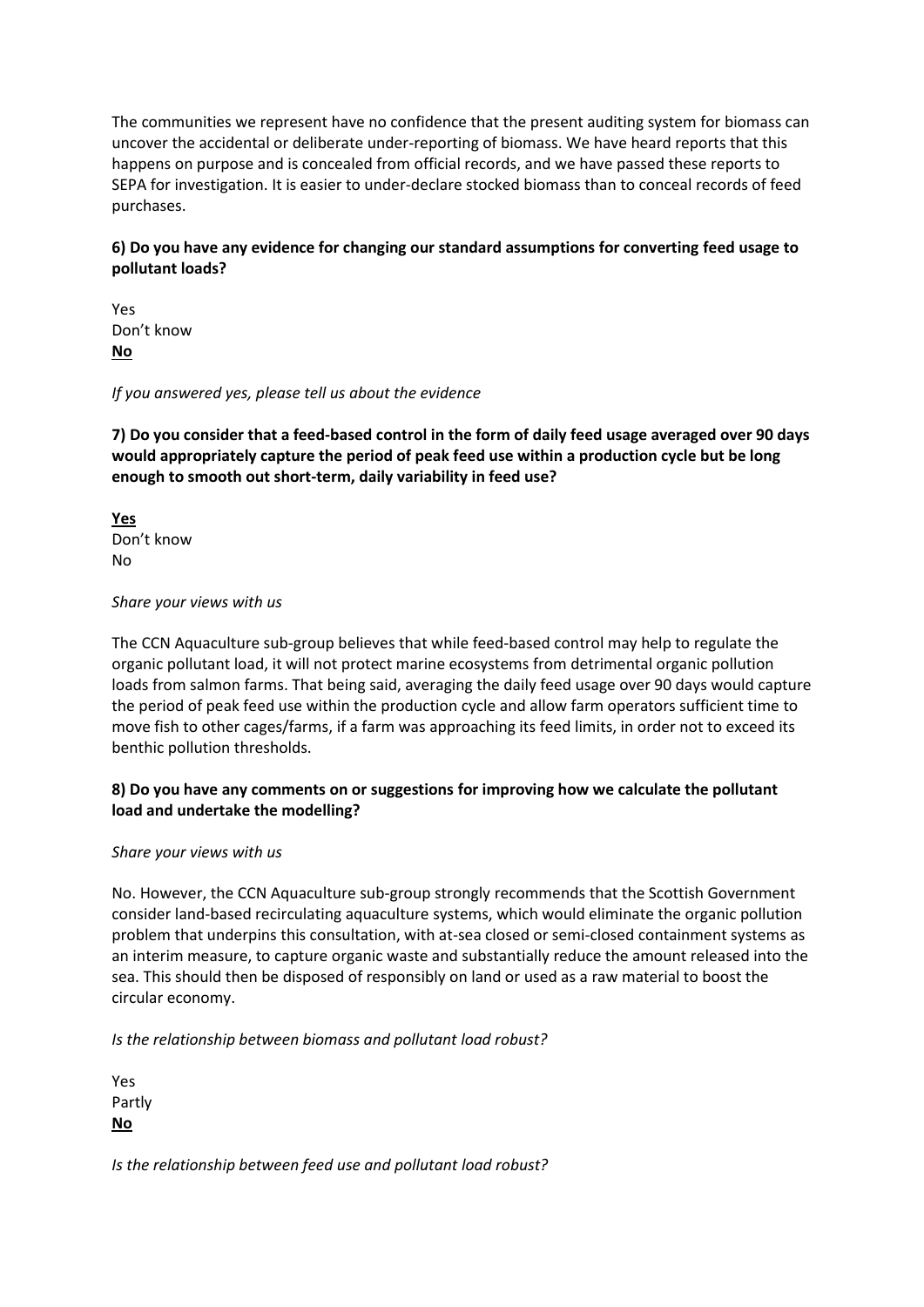#### Yes **Partly** No

#### **9) Do you have any comments on or suggestions for improving the proposed permit conditions?**

## *Share your views with us*

SEPA's figures show high levels of CAR licence non-compliance by fish farms, a high proportion of which is due to levels of pollution that are harmful to life on the seabed, which is a direct consequence of the fish biomass in the farms. This is likely to be due to either a failure in pollution modelling of waste deposition, false assumptions about the environment's ability to assimilate this pollution, and/or that the pens have been overstocked with fish, accidentally or deliberately.

Fish farms are already the largest polluter of Scotland's seas, according to SEPA, and the industry now wants to double in capacity by 2030. Breaches of fish farm CAR licences should be seen in the context of their already exceptionally generous permission to pollute the sea, which seems to be unique to this industry and is at the expense of others, whose jobs depend on the sea not being polluted, such as fishermen in our communities.

It is easy to overlook the fact that fish farms are already allowed to pollute the seabed far beyond the level, at which the environment can assimilate their waste in the pollution mixing zone under and around each farm. For farms containing several thousand tonnes of fish, these mixing zones can be very large. It is vital to ensure that farms stock biomass that is within the environment's carrying capacity.

The uniquely high level of fish farm pollution is a direct consequence of the industry using open nets, which are the cheapest method, rather than the best available technology. No assessment has been made of the overall ability of Scotland's marine environment to assimilate fish farm waste at the industry's present size or after expansion. This should be a first step, before permitting expansion, and to have omitted it is irresponsible of SEPA and the Scottish Government.

Any proposal to change the way that fish farm pollution is regulated must ensure that all farms will comply with their licence terms, and that the regulator can easily determine, whether this is so. Regulating pollution via a feed proxy is a step in the right direction

# **10) Do you have any comments on or suggestions for improving how the monitoring of biomass or feed is undertaken?**

#### *Share your views with us*

We do not have any comments on or suggestions for improving how the monitoring is undertaken, however, we do not believe that it is possible to precisely measure fish biomass in the cages, given that most measurements are based on estimates. Most importantly, we believe that operators routinely overstock their cages on purpose, perhaps based on the assumption that CAR licences for the increased biomass will be forthcoming, but confident that SEPA rarely imposes any sanctions and that there are almost never prosecutions for breaching CAR licence terms.

We believe that monitoring feed is an improvement to the current system, as it allows for more precise measurements in real time and on a daily basis, which should improve compliance.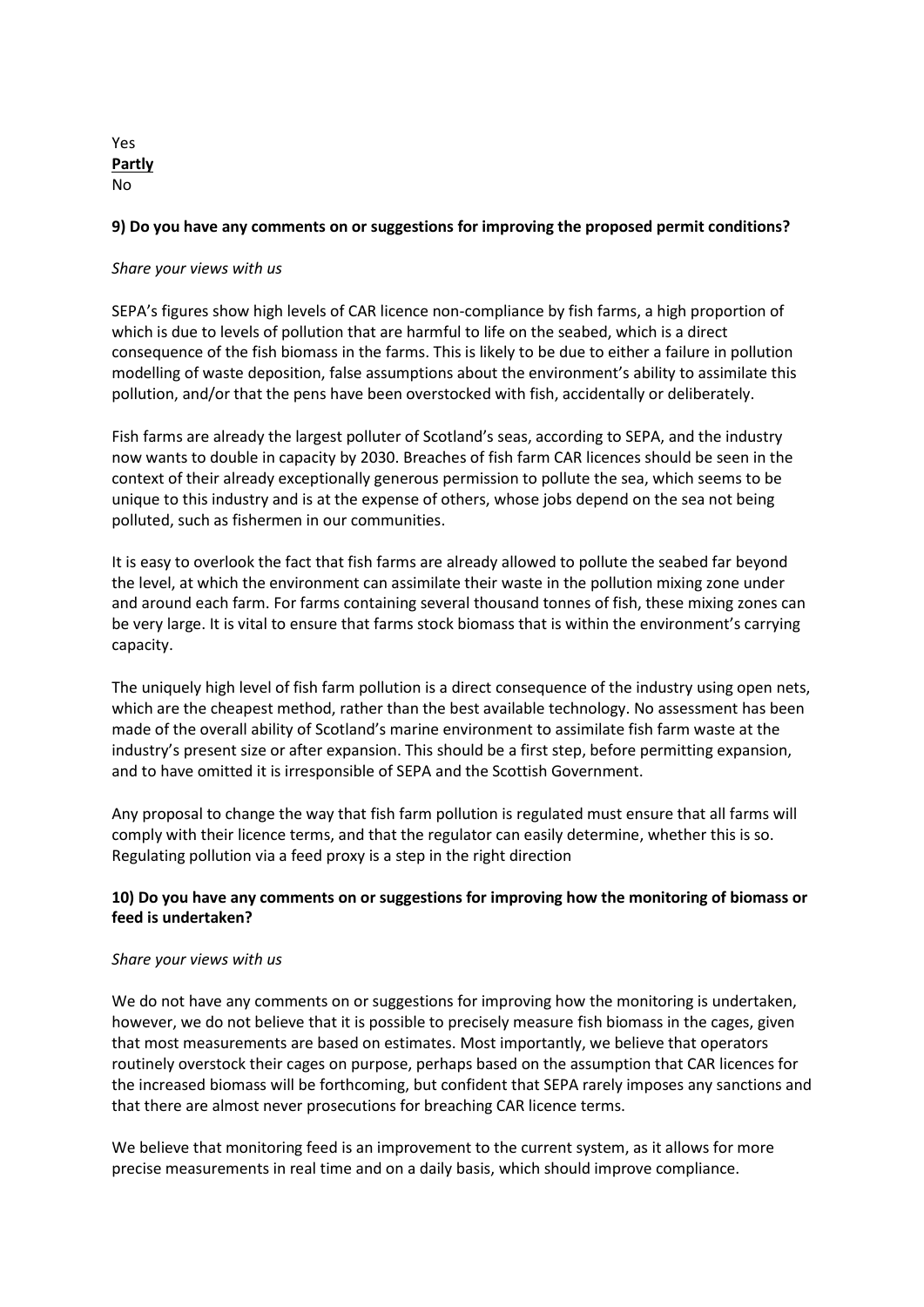*Could operators precisely measure biomass at any time?* 

Yes Partly **No**

*Could operators precisely measure feed rates at any time?* 

Yes **Partly** No

# **11) Do you have any comments on how we have described the site management implications of using biomass feed?**

*Share your views with us*

Given the recurring problem with breaches of CAR licenses, the CCN Aquaculture sub-group is not convinced that the salmon farming industry is a reliable self-regulator and/or self-monitor. We are concerned that farm operators will find ways to avoid or ignore compliance and will disregard the proposed management implications.

It also appears that voluntarily submitted biomass data cannot be used in court as evidence of a CAR licence term breach. Perhaps data from the automatic, tamper-proof, remote monitoring of feed distribution systems would be admissible as evidence.

*Do you agree that operators can manage compliance with a biomass limit?* 

Yes Partly **No**

*Do you agree that operators can manage compliance with a feed rate limit?* 

Yes **Partly** No

# **12) Do you have any comments on or suggestions for improving how we could audit biomass or feed compliance?**

## *Share you views with us*

The communities we represent have no confidence that the present auditing system for biomass can uncover the accidental or deliberate under-reporting of biomass. We have heard reports that this happens on purpose and is concealed from official records.

Biomass is hard to measure in the field, forcing regulators to accept the industry's assertions. If feed rates can be audited against feed purchasing records, (and, we would urge, also by installing tamperproof meters that automatically and in near-real time report feed rates to SEPA), then this seems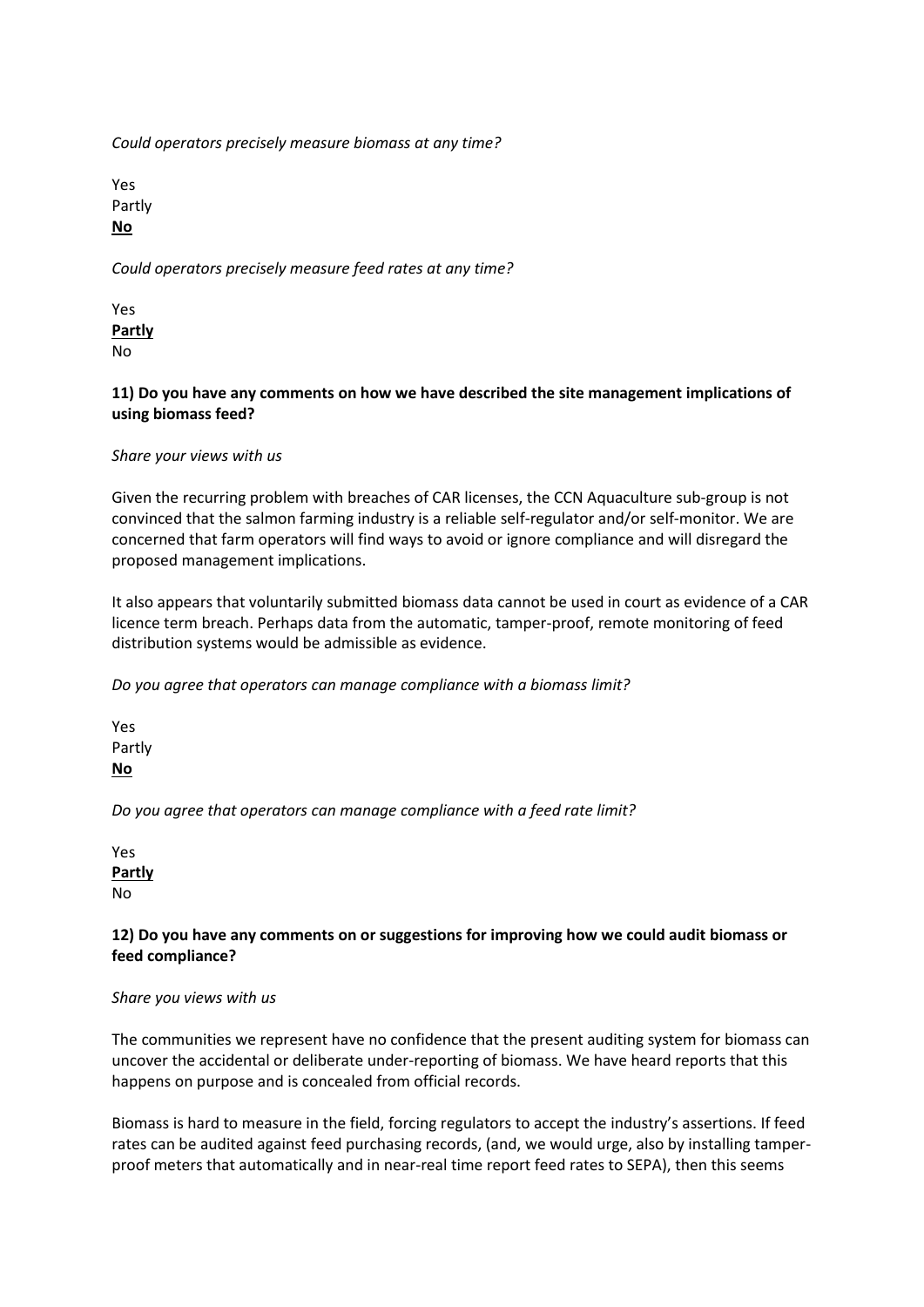much more likely to provide a good proxy for pollution output compared to setting a biomass cap and relying on the auditing of computer predictions of the actual biomass.

It is easy to see why companies might overstock their farms initially, given that mortality levels are highly variable and can be very high (65%-12% in Scotland's worst performing 40 farms, so far in 2019), averaging around 20%.

Overstocking increases profits, so it is also easy to see why some operators or individuals might be tempted to pretend to the regulator that their farms had not been overstocked, especially when they are unlikely to be caught, but might – in theory at least – face fines or other sanctions if they were to admit that they had overstocked accidentally.

The observable consequences of such overstocking would be a high level of failure, when farms have their impact on the seabed checked. This is consistent with the high level of compliance failure in fish farming, reported by SEPA. It is also consistent with the dangerously high levels of the in-feed pesticide emamectin benzoate, found by SEPA in many sea lochs, which threatens the livelihoods of crustacean fishermen (as expressed for instance by the Clyde Fishermen's Association to the Local Authority considering the expansion of the SSC fish farm at Ardyne).

SEPA clearly lacks the capacity to check many farms very often or even to analyse the reports that are sent to them. Scotland's Aquaculture website

[http://aquaculture.scotland.gov.uk/data/environmental\\_monitoring\\_surveys.aspx](http://aquaculture.scotland.gov.uk/data/environmental_monitoring_surveys.aspx) shows that there are 81 farms whose environmental monitoring reports (self-assessed by the companies who own the farms) are awaiting evaluation. All these reports were self-monitored and some date back more than a year. Some of the farms will have been restocked already, without SEPA knowing whether the previous production cycle breached benthic environmental standards.

MOWI's BDNC Loch Shuna farm is just one example of the risk of relying on self-monitored environmental impact assessments. The most recent seabed survey (20/12/2017) was a borderline pass, despite the report stating:

*'This station failed the benthic faunal criteria for within the AZE as although there were 2 species of enrichment polychaetes present, they were in insufficient abundances (540/m2) to rework the sediment.'* And *'Conditions were much improved at the AZE stations which all passed 3 of the benthic criteria for outwith the AZE. Numbers of taxa and richness and diversity scores were relatively high, and the ITI scores of 50, 47 and 45 indicated changed communities. The predominant taxa were those common to muddy sediments, i.e. the molluscs Kurtiella bidentata, Thyasira flexuosa and Hyala vitrea. Although all 3 stations failed the criterion for abundances of enrichment polychaetes, abundances were very low.'*

*'Max biomass of 2494t was held on site in Oct '17,*' yet the site is licensed only to hold a maximum biomass 2100t. The same farm was deliberately overstocked by MOWI again in its next production cycle to 3500t, when its license was for 2500t. It passed 2500t in April 2019, according to the Scotland's Environment website, and had reached 3000t by  $1<sup>st</sup>$  July 2019. Around September all the fish were removed after a severe disease outbreak had killed a high proportion of them.

This needs to change. The ECCLR and REC Committees and the Ministers for the Environment and the Rural Economy have all said that the status quo is not an option for fish farming.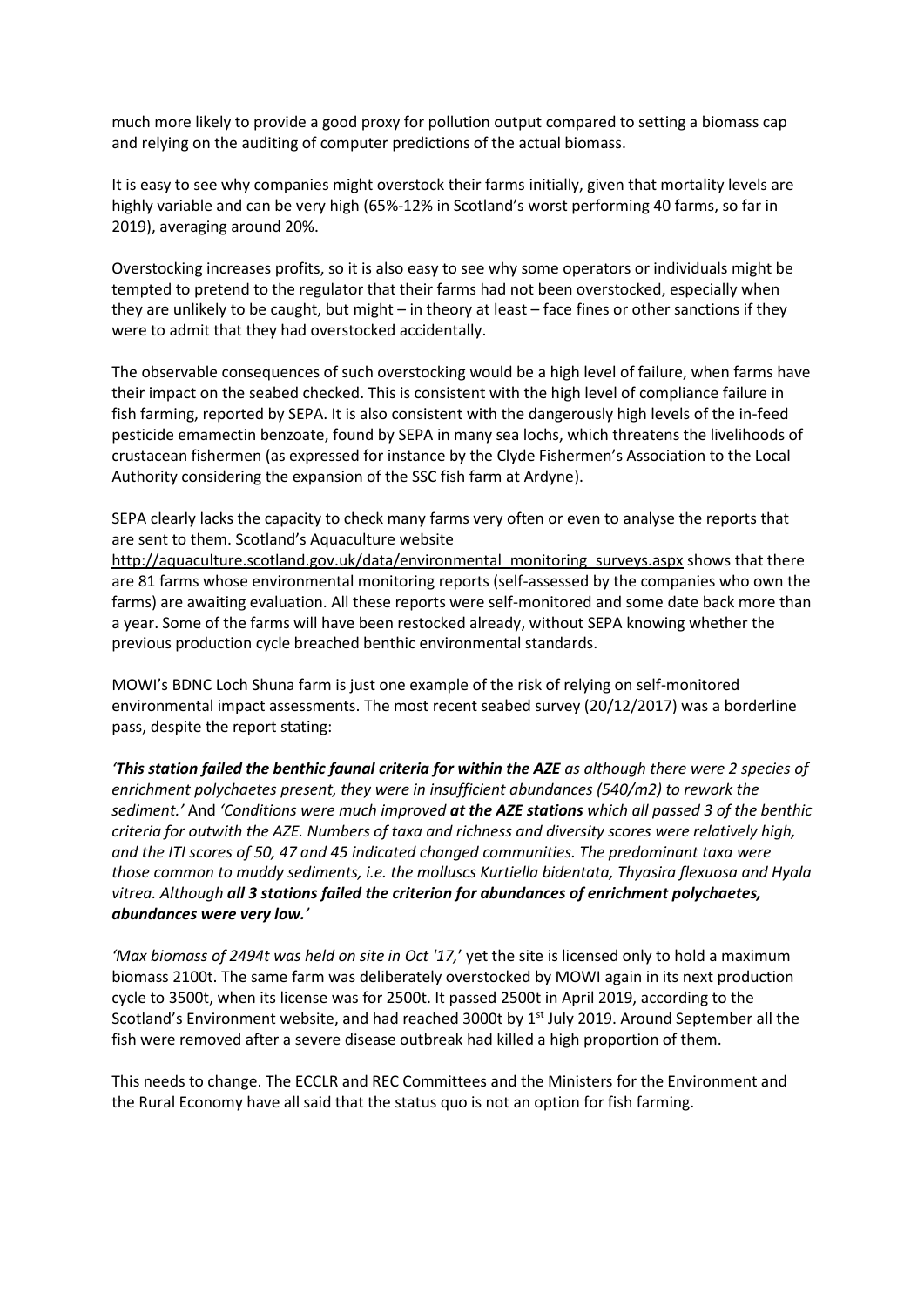Biomass monitoring has not prevented BDNC and other farms from being operated beyond the environment's capacity to cope with their waste or the consequences of disease spreading among such large numbers of salmon.

We believe that companies are more likely to act responsibly when faced with an approaching ceiling imposed by a cap on feed rates.

*Do you consider that it is possible to independently audit compliance with a biomass limit?* 

Yes Partly **No**

*Do you consider that it is possible to independently audit compliance with a feed rate limit?*

Yes **Partly** No

**13) Do you consider that we should use biomass or feed as a proxy for the pollutant load from a fish farm?** 

**Yes** Don't know No

*Share your views with us*

SEPA should switch to using feed as a proxy for pollutant load. The CCN Aquaculture sub-group entirely agrees that the following questions are the appropriate criteria for SEPA to use to make the right decision on the proxy for pollutant load:

- 1. There should be a robust relationship between the proxy for pollutant load and the pollutant load.
- 2. The operator must be able to measure the proxy accurately and reliably at any time.
- 3. The operator must be able to manage the farm to ensure compliance with the permit limits set for the proxy.
- 4. SEPA must be able to independently audit compliance with the permit limits set for the proxy.

We also agree with SEPA that *'calculation of pollutant load from feed quantity is more direct; involves fewer assumptions; and is more accurate than the calculation of pollutant load from a biomass.'*

Nevertheless, the industry rejects this method, saying:

'*Feed use is a poor proxy measure of seabed impact since different diets, environmental conditions and genetic makeup of different strains of salmon will result in markedly different levels of waste from the fish.'* (From 'FINAL SSPO response submitted: Finfish aquaculture sector plan consultation'; [http://scottishsalmon.co.uk/wp-content/uploads/2019/01/sspo-response-to-sepa-sector-plan](http://scottishsalmon.co.uk/wp-content/uploads/2019/01/sspo-response-to-sepa-sector-plan-dec18.pdf)[dec18.pdf\)](http://scottishsalmon.co.uk/wp-content/uploads/2019/01/sspo-response-to-sepa-sector-plan-dec18.pdf),